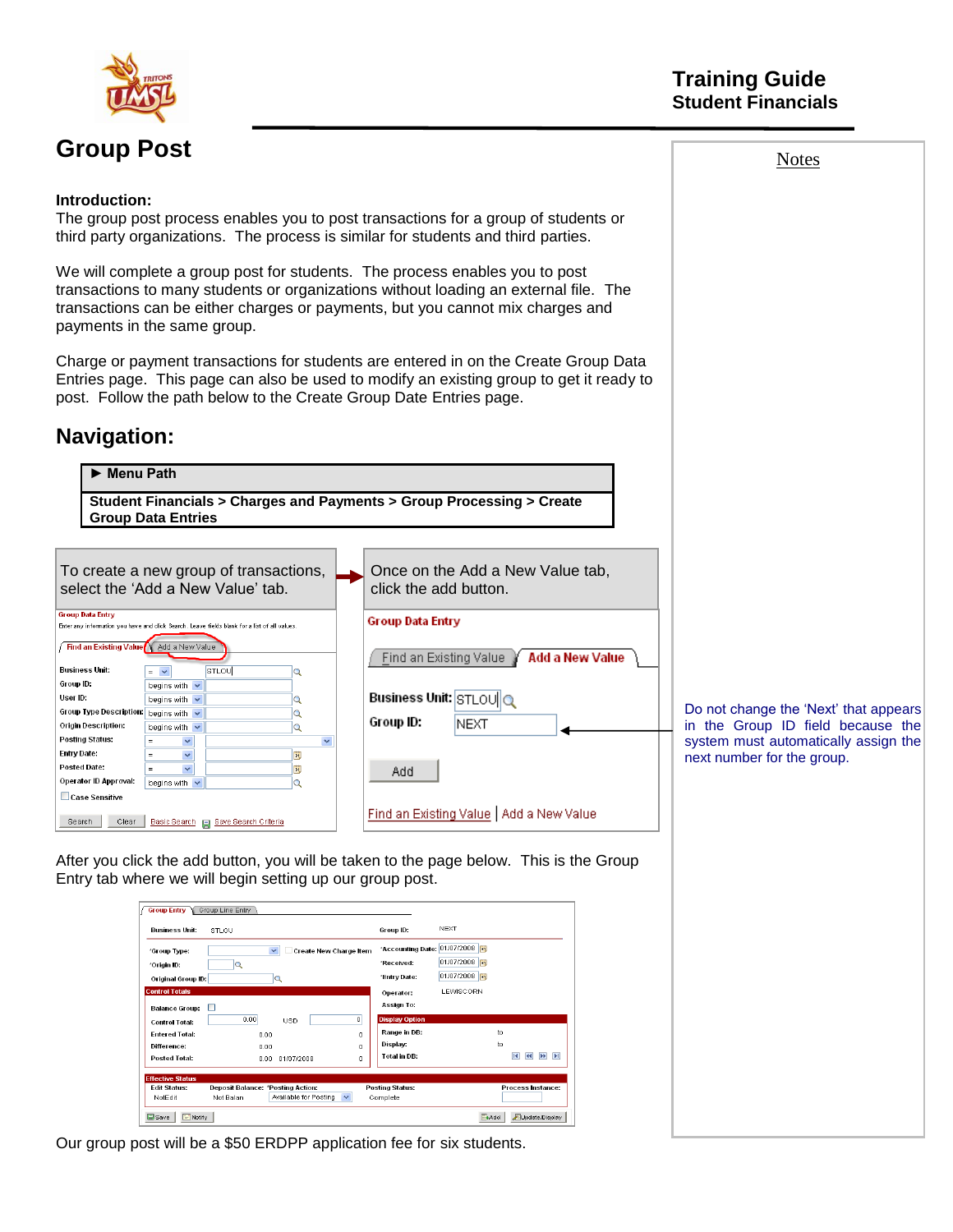

| <b>Notes</b> | Types. See below.                                                                                                  |                                                                                                                            | First, we must select the 'Group Type'. The Group Type describes the type of<br>transactions that we are adding. Click the dropdown arrow to display a list of Group                                                                                       |                                                                                                                              |                                            |                                                                                                                      |
|--------------|--------------------------------------------------------------------------------------------------------------------|----------------------------------------------------------------------------------------------------------------------------|------------------------------------------------------------------------------------------------------------------------------------------------------------------------------------------------------------------------------------------------------------|------------------------------------------------------------------------------------------------------------------------------|--------------------------------------------|----------------------------------------------------------------------------------------------------------------------|
|              |                                                                                                                    | Our Group Type will be Cashiers.                                                                                           | In this example, we'll set up a group of ERDPP application fee charges for processing.                                                                                                                                                                     |                                                                                                                              |                                            | The default                                                                                                          |
|              | <b>Group Entry</b>                                                                                                 | Group Line Entry                                                                                                           |                                                                                                                                                                                                                                                            |                                                                                                                              |                                            | value for the<br>Accounting                                                                                          |
|              | Business Unit:                                                                                                     | STLOU                                                                                                                      |                                                                                                                                                                                                                                                            | Group ID:                                                                                                                    | NEXT                                       | Date is the<br>current system                                                                                        |
|              | 'Group Type:<br>*Origin ID:<br>Original Group ID:<br><b>Control Totals</b>                                         | $\vee$<br>Bookstore<br>Cashiers<br><b>Financial Aid</b><br><b>Health Services</b><br>Insurance<br>International Admin Fees | Create New Charge Item                                                                                                                                                                                                                                     | *Accounting Date: 01/07/2008<br>'Received:<br>'Entry Date:<br>Operator:                                                      | 01/07/2008<br>01/07/2008<br>LEWISCORN      | date, but you<br>can change it if<br>necessary.                                                                      |
|              | <b>Balance Group:</b>                                                                                              | Library<br>Loan Maangement                                                                                                 | $\mathbf{0}$                                                                                                                                                                                                                                               | Assign To:<br><b>Display Option</b>                                                                                          |                                            |                                                                                                                      |
|              | <b>Control Total:</b><br><b>Entered Total:</b><br>Difference:                                                      | Miscellaneous Cost Center<br>Parking<br>Quick Post Purge<br>Residential Life<br>Telephone                                  | 0<br>0                                                                                                                                                                                                                                                     | Range in DB:<br>Display:                                                                                                     |                                            | to<br>to                                                                                                             |
|              | <b>Posted Total:</b>                                                                                               | TPC - Testing                                                                                                              | r2008<br>0                                                                                                                                                                                                                                                 | Total in DB:                                                                                                                 |                                            | <b>K</b><br><b>K</b><br><b>H</b>                                                                                     |
|              | <b>Group Entry</b>                                                                                                 | Group Line Entry                                                                                                           | Next, we enter the 'Origin ID'. The Origin ID indicates the source of the transaction.<br>You will only see Origin ID's that are allowed by your security setup.<br>For this example, the Origin ID is Cashiers, which is identified by #00010. See below. |                                                                                                                              |                                            |                                                                                                                      |
|              | <b>Business Unit:</b>                                                                                              | STLOU                                                                                                                      |                                                                                                                                                                                                                                                            | Group ID:                                                                                                                    | <b>NEXT</b>                                |                                                                                                                      |
|              | *Group Type:<br>*Origin ID:<br>Original Group ID:<br><b>Control Totals</b><br>Balance Group: D<br>Control Leterate | v<br>Cashiers<br>$00010$ $Q$<br>$ \mathsf{Q} $<br>حيان ڪري                                                                 | Create New Charge Item<br>Cashier's<br>. LIQE <sup>rik</sup> maa                                                                                                                                                                                           | *Accounting Date: 01/07/2008<br>*Received:<br>*Entry Date:<br>Operator:<br>Assign To:<br>Nisr <sup>a</sup> w On <sup>+</sup> | 01/07/2008  討<br>01/07/2008 同<br>LEWISCORN | The Received<br>Date is the<br>date on which<br>your office<br>received the<br>charge or<br>payment<br>transactions. |
|              |                                                                                                                    | after the original group was created.                                                                                      | The 'Original Group ID' field can be left blank. This field would be used<br>to specify an original group ID number if this group was being modified                                                                                                       |                                                                                                                              |                                            | The Entry Date                                                                                                       |
|              | <b>Group Entry</b>                                                                                                 | Group Line Entry                                                                                                           |                                                                                                                                                                                                                                                            |                                                                                                                              |                                            | is the date that<br>you are entering<br>the transactions                                                             |
|              | Business Unit:                                                                                                     | STLOU                                                                                                                      |                                                                                                                                                                                                                                                            | Group ID:                                                                                                                    | NEXT                                       |                                                                                                                      |
|              | *Group Type:<br>*Origin ID:<br><b>Original Group ID:</b>                                                           | Cashiers<br>$\overline{00010}$ $\overline{Q}$                                                                              | <b>Create New Charge Item</b><br>Cashier's<br>Q                                                                                                                                                                                                            | *Received:<br>*Entry Date:                                                                                                   | *Accounting Date: 01/07/2008               | 01/07/2008<br>01/07/2008   試                                                                                         |
|              | <b>Report Follows</b>                                                                                              |                                                                                                                            |                                                                                                                                                                                                                                                            |                                                                                                                              |                                            |                                                                                                                      |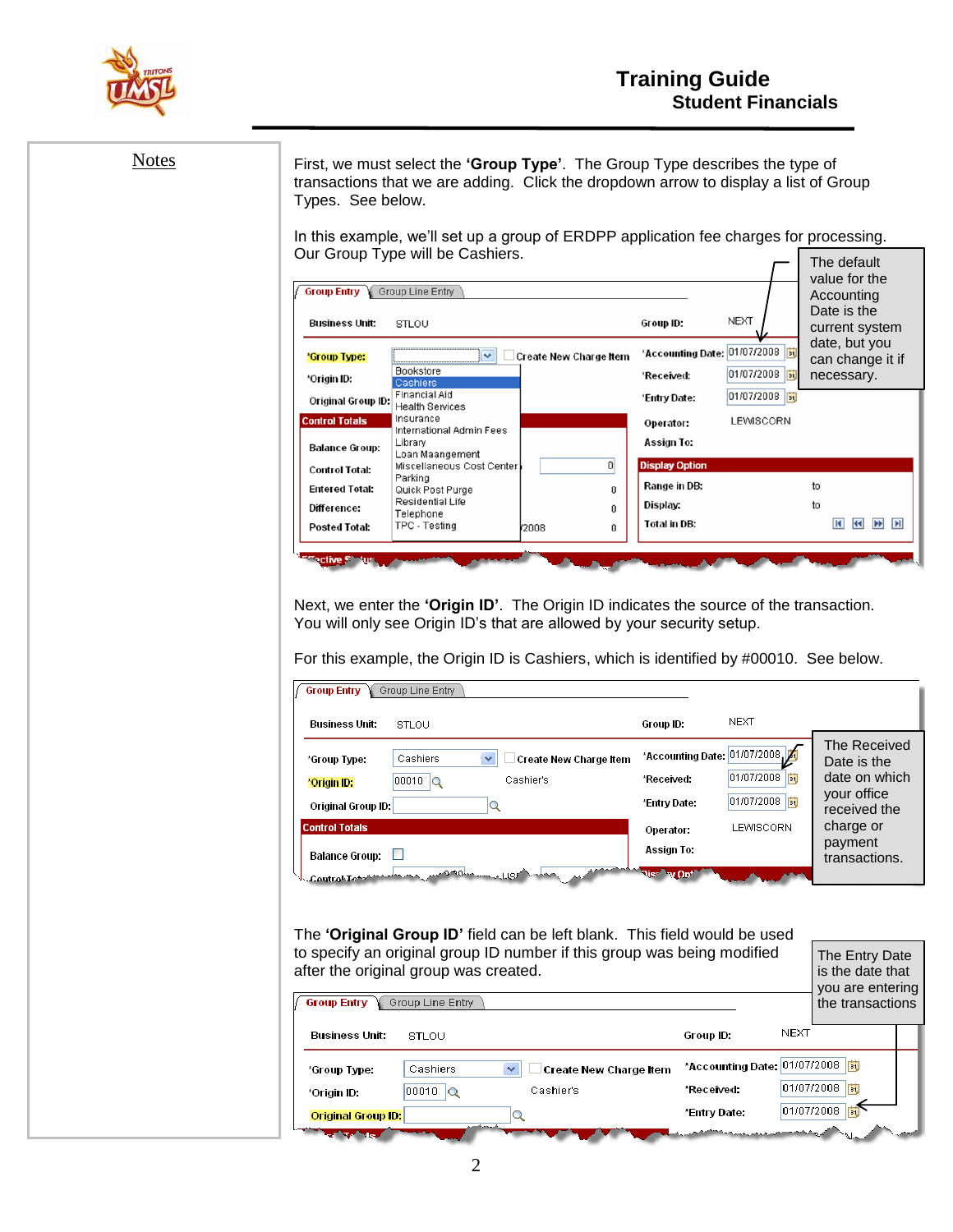

#### **Notes Control Totals Section** The Control Totals section is used to verify that we have entered the correct number of transaction entries and that we have the correct dollar amount for the sum of those entries.  $\checkmark$  Check the 'Balance Group' checkbox and fill in the Control Total fields. See below. **Group Entry Group Line Entry** Business Unit: STLOU Group ID: **NEXT** ▽ Create New Charge Item Accounting Date: 01/08/2008 <mark>3</mark> \*Group Type: Cashiers 01/08/2008 | 51  $00010$ <sup>Q</sup> Cashier's 'Received: \*Origin ID: 01/08/2008 | 51 \*Entry Date: Original Group ID: Q ontrol Totals LEWISCORN Operator: **Assign To:** Balance Group: **Display Option** 300.00  $6\phantom{.}6$ **Control Total:** USD Range in DB: to **Entered Total:** 300.00 6 Display: to Difference:  $0.00$  $\overline{0}$ **Total in DB: K K H Posted Total:** 0.00 01/07/2008 n. **Effective Status** Edit Status: Deposit Balance: 'Posting Action: Posting Status: PLocess Instance The descriptions for the fields in the Control Totals section are below. **Balance Group:** Select this option to require that the group be in balance before the system posts it. To determine whether a group is balanced, the system compares the number of transactions and amounts that are entered on the Group Line Entry tab to We are posting an ERDPP the Control Total amount and number of entries entered in the control totals fields. application fee of \$50 for six students. **Control Total:** Enter the dollar sum of the transactions in the group in the field next to Control Total (in green above). Enter the total number of the transactions in the group  $$50 \times 6$  students = \$300 to the right of the Control Total field (in blue above). Note: If an external file load process is used, and the external file setup defines control totals, these fields are populated through the file load process.

**Entered Total:** These fields display the monetary amount of all transactions that are entered in the batch and the count of the entries. (These fields will be automatically filled in when we enter and save the transaction details on the Group Line Entry tab).

**Difference:** These fields display the difference between the entered totals and the control totals. Both fields should change to zero after we enter and save our transaction details on the Group Line Entry tab.

**Posted Total:** These fields display the monetary total, posting date and count of the entries after the batch is posted.

3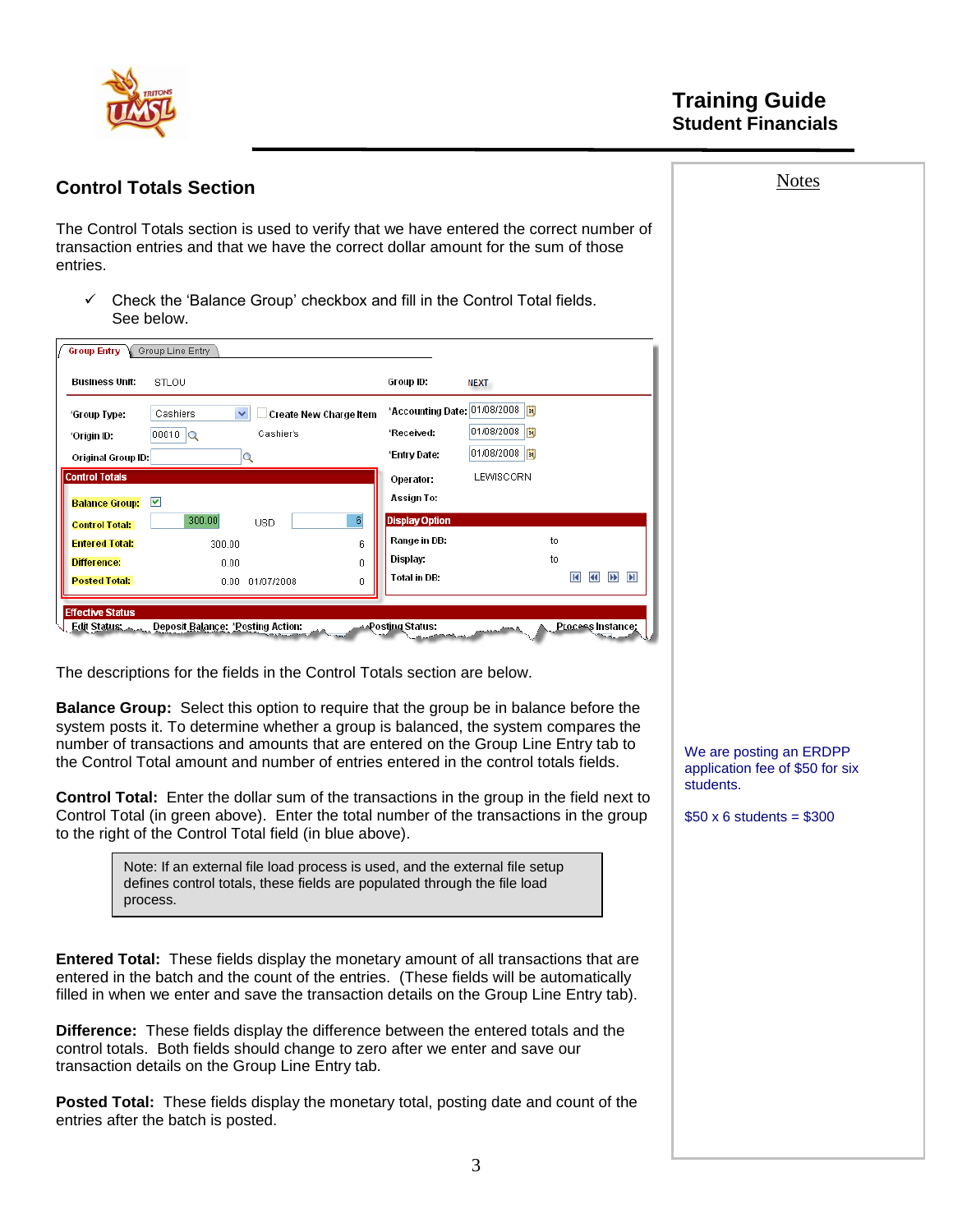

| <b>Notes</b> | <b>Display Option Section</b>                  |                                   | The display option section tells us about the number of transaction entries that we                                               |         |                                       |                                |                                                                                          |
|--------------|------------------------------------------------|-----------------------------------|-----------------------------------------------------------------------------------------------------------------------------------|---------|---------------------------------------|--------------------------------|------------------------------------------------------------------------------------------|
|              |                                                |                                   | have. These fields will be automatically filled in when we enter and save our<br>transaction details on the Group Line Entry tab. |         |                                       |                                |                                                                                          |
|              | <b>Group Entry</b>                             | Group Line Entry                  |                                                                                                                                   |         |                                       |                                |                                                                                          |
|              | Business Unit:                                 | STLOU                             |                                                                                                                                   |         | Group ID:                             | <b>NEXT</b>                    |                                                                                          |
|              | *Group Type:                                   | Cashiers                          | v<br>Create New Charge Item                                                                                                       |         |                                       | *Accounting Date: 01/08/2008 3 |                                                                                          |
|              | *Origin ID:                                    | 00010                             | Cashier's                                                                                                                         |         | *Received:<br>*Entry Date:            | 01/08/2008   司<br>01/08/2008   |                                                                                          |
|              | Original Group ID:<br><b>Control Totals</b>    |                                   | $ {\mathsf q} $                                                                                                                   |         | Operator:                             | LEWISCORN                      |                                                                                          |
|              | Balance Group:                                 |                                   |                                                                                                                                   |         | Assign To:                            |                                |                                                                                          |
|              | <b>Control Total:</b><br><b>Entered Total:</b> | 300.00<br>0.00                    | <b>USD</b>                                                                                                                        | 6 <br>0 | <b>Display Option</b><br>Range in DB: |                                | to                                                                                       |
|              | Difference:                                    | 300.00                            |                                                                                                                                   | 6       | Display:                              |                                | to                                                                                       |
|              | Posted Total:                                  |                                   | 0.00 01/08/2008                                                                                                                   | 0       | <b>Total in DB:</b>                   |                                | <b>KK DE DI</b>                                                                          |
|              | <b>Effective Status</b><br><b>Edit Status:</b> | Deposit Balance: *Posting Action: |                                                                                                                                   |         | <b>Posting Status:</b>                |                                | Process Instance:                                                                        |
|              | NotEdit                                        | Not Balan                         | Available for Posting                                                                                                             | ×       | Complete                              |                                |                                                                                          |
|              | 圖Save<br>$\equiv$ Notify                       |                                   |                                                                                                                                   |         |                                       | ELAdd                          | Update/Display                                                                           |
|              |                                                |                                   | Range in DB: This field displays the range of sequence numbers within the group ID.                                               |         |                                       |                                |                                                                                          |
|              |                                                |                                   | The display range is the viewable "chunk."                                                                                        |         |                                       |                                | Display: This field displays the range of sequence numbers that are currently displayed. |
|              |                                                |                                   |                                                                                                                                   |         |                                       |                                |                                                                                          |
|              |                                                |                                   | Total in DB: This field displays the total number of transactions within the group ID.                                            |         |                                       |                                |                                                                                          |
|              |                                                |                                   |                                                                                                                                   |         |                                       |                                |                                                                                          |
|              |                                                |                                   |                                                                                                                                   |         |                                       |                                |                                                                                          |
|              |                                                |                                   |                                                                                                                                   |         |                                       |                                |                                                                                          |
|              |                                                |                                   |                                                                                                                                   |         |                                       |                                |                                                                                          |
|              |                                                |                                   |                                                                                                                                   |         |                                       |                                |                                                                                          |
|              |                                                |                                   |                                                                                                                                   |         |                                       |                                |                                                                                          |
|              |                                                |                                   |                                                                                                                                   |         |                                       |                                |                                                                                          |
|              |                                                |                                   |                                                                                                                                   |         |                                       |                                |                                                                                          |
|              |                                                |                                   |                                                                                                                                   |         |                                       |                                |                                                                                          |
|              |                                                |                                   |                                                                                                                                   |         |                                       |                                |                                                                                          |
|              |                                                |                                   |                                                                                                                                   |         |                                       |                                |                                                                                          |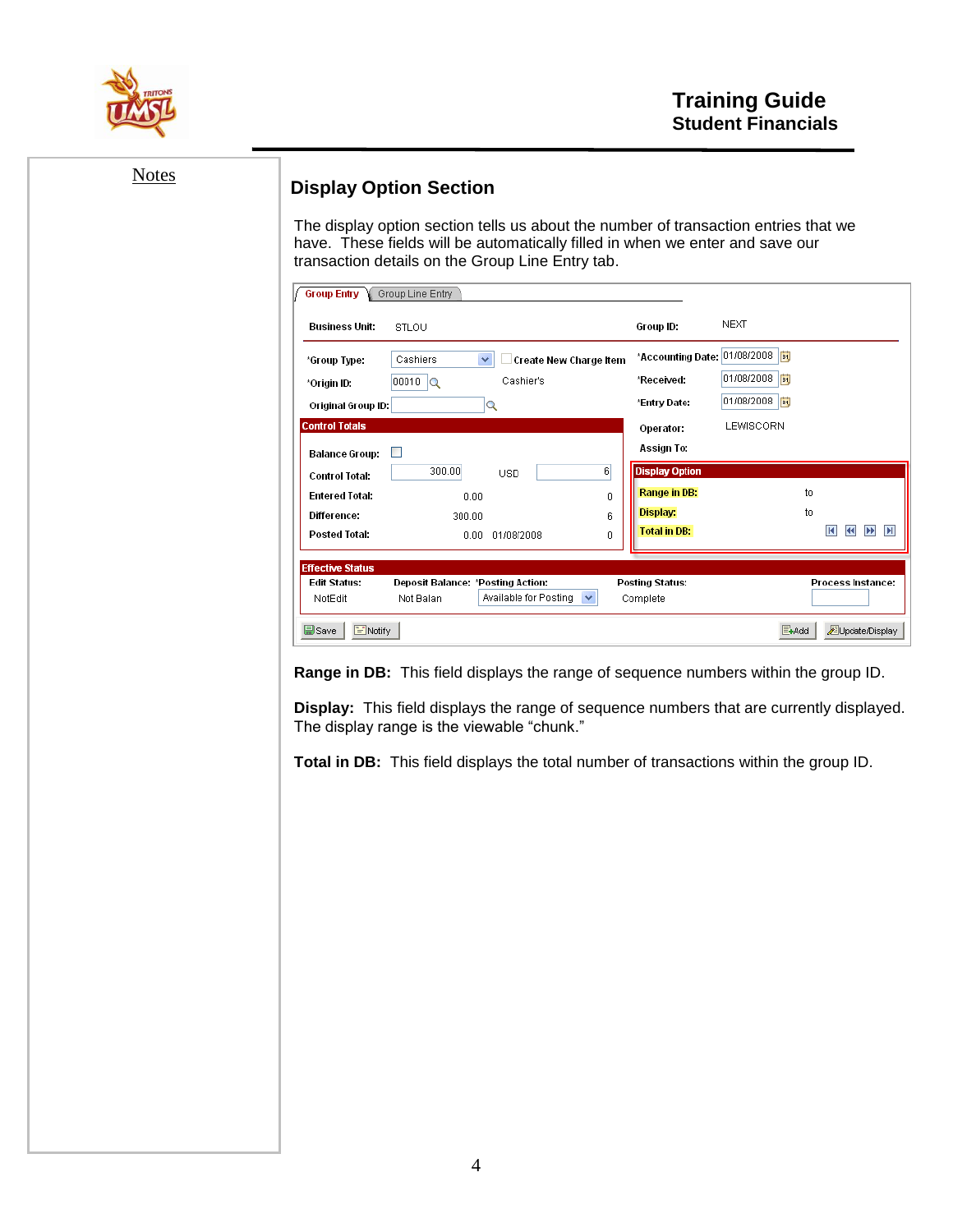

button on the Post Transactions page.

| <b>Effective Status Section</b>                                                                                                                                                                                                                                                                                                                                                                                                                        | <b>Notes</b>             |
|--------------------------------------------------------------------------------------------------------------------------------------------------------------------------------------------------------------------------------------------------------------------------------------------------------------------------------------------------------------------------------------------------------------------------------------------------------|--------------------------|
|                                                                                                                                                                                                                                                                                                                                                                                                                                                        |                          |
| <b>Group Entry</b><br>Group Line Entry                                                                                                                                                                                                                                                                                                                                                                                                                 |                          |
| Group ID:<br>Business Unit:<br>STLOU                                                                                                                                                                                                                                                                                                                                                                                                                   | NEXT                     |
| 'Accounting Date: 01/08/2008<br>Cashiers<br><b>Create New Charge Item</b><br>'Group Type:                                                                                                                                                                                                                                                                                                                                                              |                          |
| 'Received:<br>Cashier's<br>$00010$ $\alpha$<br>'Origin ID:                                                                                                                                                                                                                                                                                                                                                                                             | 01/08/2008   时           |
| 'Entry Date:<br>$ {\mathsf Q} $<br>Original Group ID:                                                                                                                                                                                                                                                                                                                                                                                                  | 01/08/2008   时           |
| <b>Control Totals</b><br>Operator:                                                                                                                                                                                                                                                                                                                                                                                                                     | LEWISCORN                |
| Assign To:<br>Balance Group:<br>□                                                                                                                                                                                                                                                                                                                                                                                                                      |                          |
| 6<br>300.00<br><b>Display Option</b><br><b>USD</b><br><b>Control Total:</b>                                                                                                                                                                                                                                                                                                                                                                            |                          |
| Range in DB:<br><b>Entered Total:</b><br>0.00<br>0                                                                                                                                                                                                                                                                                                                                                                                                     | to                       |
| Display:<br>Difference:<br>300.00<br>6                                                                                                                                                                                                                                                                                                                                                                                                                 | to                       |
| <b>Total in DB:</b><br><b>Posted Total:</b><br>0.00 01/08/2008<br>0                                                                                                                                                                                                                                                                                                                                                                                    | <b>K &amp; E</b>         |
| <b>Effective Status</b>                                                                                                                                                                                                                                                                                                                                                                                                                                |                          |
| <b>Deposit Balance: 'Posting Action:</b><br><b>Posting Status:</b><br><b>Edit Status:</b>                                                                                                                                                                                                                                                                                                                                                              | <b>Process Instance:</b> |
| Available for Posting $\vert \mathbf{v} \vert$<br>NotEdit<br>Not Balan<br>Complete<br>Available for Posting                                                                                                                                                                                                                                                                                                                                            |                          |
| Do Not Post<br><b>B</b> Save<br>$\Box$ Notify                                                                                                                                                                                                                                                                                                                                                                                                          | Update/Display<br>≣+Add  |
| Posted<br>Waiting for Approval                                                                                                                                                                                                                                                                                                                                                                                                                         |                          |
| we enter our transactions on the 'Group Line Entry' tab it will display the word Edited.<br><b>Deposit Balance:</b> This field displays whether the batch is balanced. You must select the<br>Balance Group check box and the batch must balance for this field to display Balanced.<br><b>Posting Action:</b><br>Available for Posting - If this entry is selected, the group will automatically be posted                                            |                          |
| during the nightly batch processing.                                                                                                                                                                                                                                                                                                                                                                                                                   |                          |
| Do Not Post – This entry is for a group that should not be posted for some reason.<br>This option can also be selected if there are errors in the group that were not found<br>until the group had been created.                                                                                                                                                                                                                                       |                          |
| Posted - This entry is automatically filled in once the group has been posted.                                                                                                                                                                                                                                                                                                                                                                         |                          |
| Waiting for Approval - This entry is for a group that has been entered but must be<br>checked or approved by someone else before it can be converted to 'Available for<br>Posting'.                                                                                                                                                                                                                                                                    |                          |
| Posting Status: This field displays the posting status. The valid values for this field are<br>Balance, Complete, Error, Incomplete, Not Posted, and Reversed.                                                                                                                                                                                                                                                                                         |                          |
| Process Instance: This field displays the process instance number assigned by the post<br>transactions process. This field is only populated if the post transactions process is not<br>successful. Transactions on an unsuccessful post must be corrected and this process<br>instance number must be removed before the post transactions process can be rerun.<br>The process instance number can be removed by clicking the Reset Process Instance |                          |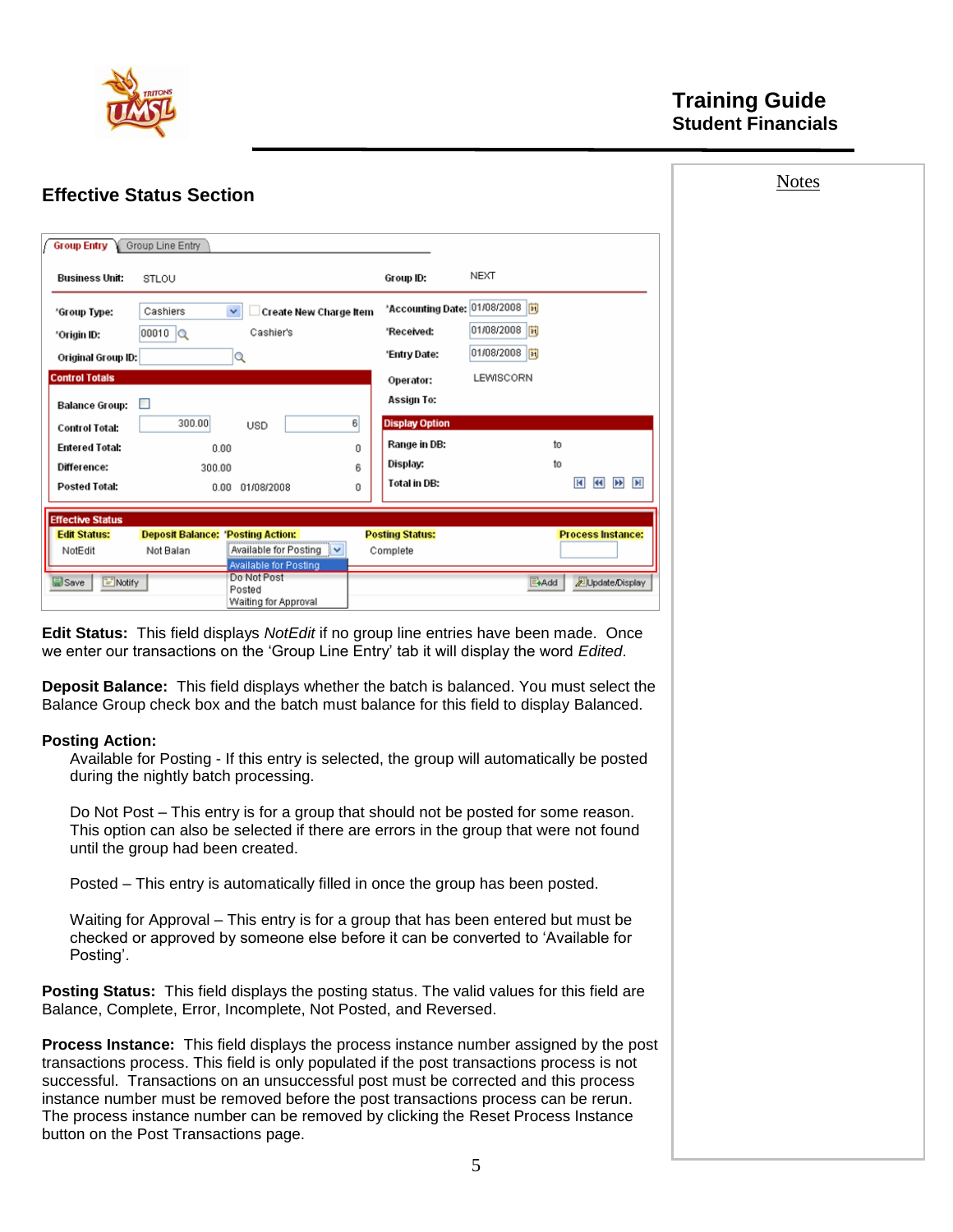

| <b>Notes</b>                                                                                                                                                      | <b>Group Line Entry tab</b>                                                                                                                                                                                                                                                                            |                                                                            |
|-------------------------------------------------------------------------------------------------------------------------------------------------------------------|--------------------------------------------------------------------------------------------------------------------------------------------------------------------------------------------------------------------------------------------------------------------------------------------------------|----------------------------------------------------------------------------|
|                                                                                                                                                                   | Now we can move to the Group Line Entry tab where we will enter the details for the<br>transactions that we are posting. Use the lookup function $\mathbb Q$ if you need to.                                                                                                                           |                                                                            |
|                                                                                                                                                                   | Note: Notice that the Group ID field is still displaying the word 'NEXT'.<br>When the page is saved, the system will assign a Group ID number based<br>on the next number in the sequence.                                                                                                             |                                                                            |
|                                                                                                                                                                   | Group Entry<br><b>Group Line Entry</b>                                                                                                                                                                                                                                                                 |                                                                            |
|                                                                                                                                                                   | <b>Business Unit:</b><br>STLOU                                                                                                                                                                                                                                                                         | Group ID:<br>NEXT                                                          |
| The 'Charge Priority', 'Use Excess                                                                                                                                | Line Nbr:<br>999999<br>ID:<br>Q<br>12345678<br>Smith, John<br>Balance:<br>2,594.87                                                                                                                                                                                                                     | Find   View 1 First ⊡ 1-6 of 6 ⊡ Last<br>$\blacksquare$<br>Mark For Delete |
| Account' and 'Restrict Payment to<br>Account' fields have been set up<br>specifically for the Item Type you<br>are using. Leave these fields the<br>way they are. | $SAR$ $\alpha$<br><b>Account Type:</b><br>Student Accounts Receivable<br>012000000600 Q<br><b>item Type:</b><br><b>Erdpp Application Fee</b><br>50.00 USD<br><b>Amount:</b><br><b>Currency Detail</b>                                                                                                  | <b>Charge Priority:</b><br>Use Excess Account                              |
|                                                                                                                                                                   | $3543$ $\alpha$<br>Term:<br>FS2007<br><b>Ref Nbr:</b>                                                                                                                                                                                                                                                  | Restrict Payment to Account<br>Service Indicator:                          |
|                                                                                                                                                                   | <b>Payment Information</b>                                                                                                                                                                                                                                                                             | <b>Dates</b>                                                               |
| We will not be using the Payment<br>Information fields.                                                                                                           | Payment ID:<br><b>Payment Details</b>                                                                                                                                                                                                                                                                  | 01/07/2008        <br><b>Item Effective Date:</b>                          |
|                                                                                                                                                                   | Pay Method:<br>Academic Information<br>Application Information<br><b>Tender Details</b>                                                                                                                                                                                                                | BŲ<br>Due Date:                                                            |
|                                                                                                                                                                   | <b>ID:</b> Enter the ID for the student that you are adding to the group.<br>Account Type: Select the account type for the entry you are making.<br><b>Item Type:</b> Select the item type for the entry that you are making.<br><b>Amount:</b> Enter the amount of the charge or payment transaction. |                                                                            |
|                                                                                                                                                                   | Term: Enter the term for which you want to post this transaction.                                                                                                                                                                                                                                      |                                                                            |
|                                                                                                                                                                   | Ref Nbr: (reference number) Enter any optional reference number to use to reference<br>the transaction.                                                                                                                                                                                                |                                                                            |
|                                                                                                                                                                   | <b>Item Effective Date:</b> Enter the item effective date on which the transaction becomes<br>active. The default value for the item effective date is the current date.                                                                                                                               |                                                                            |
|                                                                                                                                                                   | Now we can enter the ERDPP application fee for the rest of the students in our group.<br>Click the $\overline{+}$ button to enter the next one. The system automatically fills in all fields<br>with the information you've already entered, except "ID" and "Ref Nbr".                                |                                                                            |
|                                                                                                                                                                   | When you are done entering transactions for all students in the group, click                                                                                                                                                                                                                           | 틦Save                                                                      |
|                                                                                                                                                                   |                                                                                                                                                                                                                                                                                                        |                                                                            |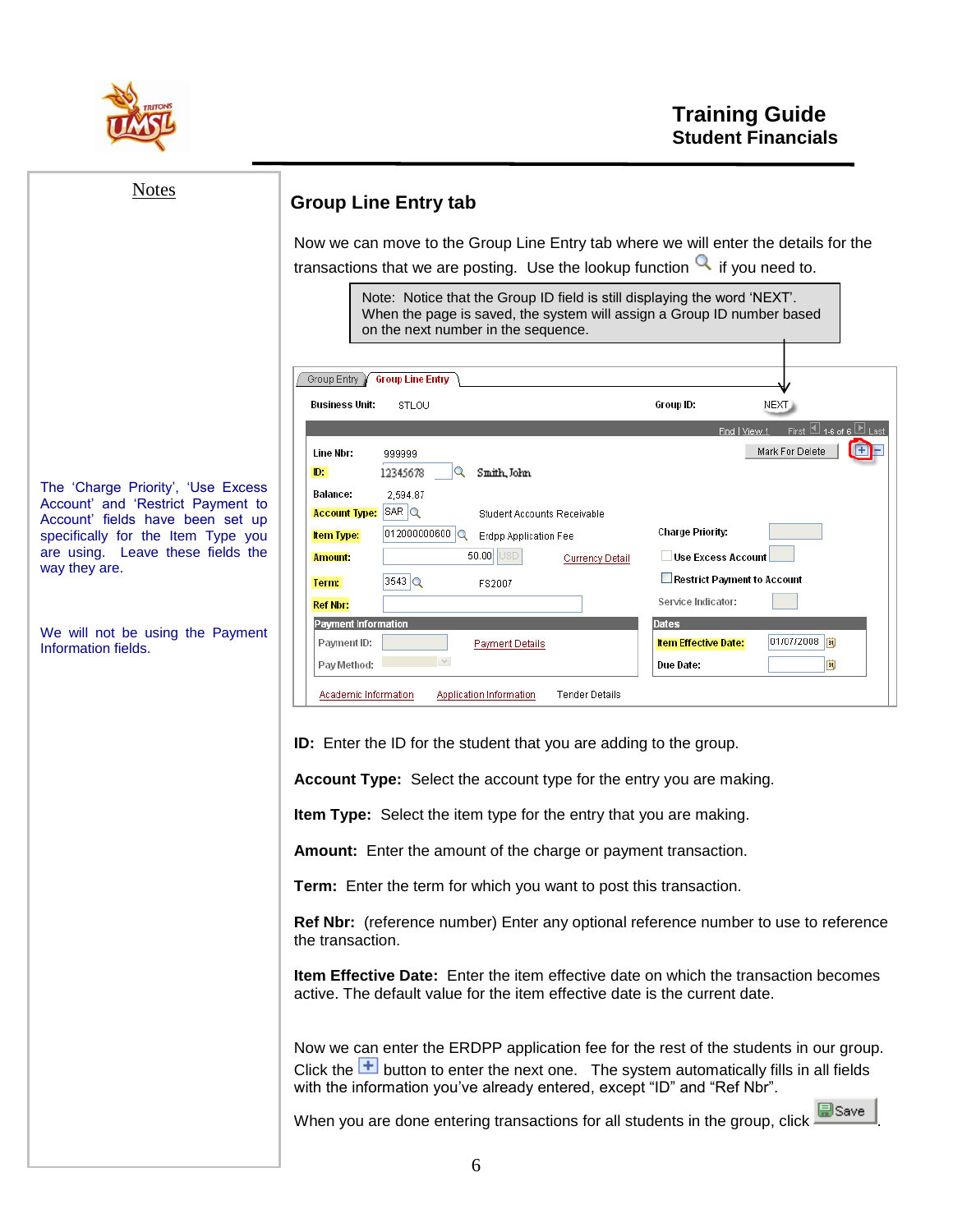

| When you have saved all of your entries on the Group Line Entry tab, go back to the                                                                                                                                                                                | <b>Notes</b>                                                                |
|--------------------------------------------------------------------------------------------------------------------------------------------------------------------------------------------------------------------------------------------------------------------|-----------------------------------------------------------------------------|
| Group Entry tab. Notice that the system has assigned a Group ID number.                                                                                                                                                                                            |                                                                             |
|                                                                                                                                                                                                                                                                    |                                                                             |
| <b>Group Entry</b><br>Group Line Entry                                                                                                                                                                                                                             | Write down or keep a note of the                                            |
| 000000000000109<br>Business Unit:<br>Group ID:<br>STLOU                                                                                                                                                                                                            | Group ID number; you will need it to<br>reference your group post later on. |
| *Accounting Date: 01/08/2008<br>Cashiers<br>□ Create New Charge Item<br>*Group Type:                                                                                                                                                                               |                                                                             |
| 01/08/2008   $\frac{1}{31}$<br>*Received:<br>$00010$ $\alpha$<br>Cashier's<br>*Origin ID:                                                                                                                                                                          |                                                                             |
| 01/08/2008   3<br>*Entry Date:<br>Q<br>Original Group ID:                                                                                                                                                                                                          |                                                                             |
| <b>Control Totals</b><br>LEWISCORN<br>Operator:                                                                                                                                                                                                                    |                                                                             |
| Assign To:<br>$\overline{\phantom{a}}$<br>Balance Group:                                                                                                                                                                                                           |                                                                             |
| $\blacksquare$<br>300.00<br><b>Display Option</b><br><b>USD</b><br><b>Control Total:</b>                                                                                                                                                                           |                                                                             |
| Range in DB:<br>$1$ to<br>6<br>Entered Total:<br>300.00                                                                                                                                                                                                            |                                                                             |
| Display:<br>1 <sub>to</sub><br>Difference:<br>0.00<br>0                                                                                                                                                                                                            |                                                                             |
| $ {\bf H} $<br>$\left  \left  \left  \mathbf{H} \right  \right  \right $<br><b>IPP</b><br>Total in DB:<br>$\mathbb{H}$<br>6<br><b>Posted Total:</b><br>0.00 01/07/2008<br>0                                                                                        |                                                                             |
|                                                                                                                                                                                                                                                                    |                                                                             |
| <b>Effective Status</b><br><b>Edit Status:</b><br>Deposit Balance: *Posting Action:<br><b>Posting Status:</b><br>Process Instance:                                                                                                                                 |                                                                             |
| Available for Posting<br>Edited<br>Not Balan<br>Errors                                                                                                                                                                                                             |                                                                             |
| <b>AReturn to Search</b><br>↑ Previous in List<br>$\Box$ Notify<br>Update/Display<br>圖Save<br>+ El Next in List<br><b>E</b> nAdd                                                                                                                                   |                                                                             |
|                                                                                                                                                                                                                                                                    |                                                                             |
| The total dollar amount and total number of group transactions that you entered earlier<br>(circled in red) should match the totals that show next to 'Entered Total' (circled in<br>blue). Because the Control Total = the Entered Total, the Difference is zero. |                                                                             |
|                                                                                                                                                                                                                                                                    |                                                                             |
| 圖Save<br>If everything matches as shown above then click -<br>I. The transaction entries are<br>now ready to be posted to the student accounts.                                                                                                                    |                                                                             |
| If your Control Total does not equal your Entered total then a mistake has been made.                                                                                                                                                                              |                                                                             |
| <b>Correct Transactions</b>                                                                                                                                                                                                                                        |                                                                             |
| If either or both fields do not match then you may have:                                                                                                                                                                                                           |                                                                             |
| entered some date incorrectly on the Group Line Entry tab<br>❖<br>mis-counted the dollar amount and/or the number of transactions<br>❖<br>entered some data more than once on the Group Line Entry tab<br>❖                                                        |                                                                             |
| If after checking your entries, you find that your 'Entered Total' is correct and your<br>'Control Total' is not, then just change the Control Total to match the Entered Total.                                                                                   |                                                                             |
| If you find that there is an error in what you have entered on the Group Line Entry tab,<br>then just click on that tab, select the View All option, find and correct your entry.                                                                                  |                                                                             |
|                                                                                                                                                                                                                                                                    |                                                                             |
|                                                                                                                                                                                                                                                                    |                                                                             |
|                                                                                                                                                                                                                                                                    |                                                                             |
|                                                                                                                                                                                                                                                                    |                                                                             |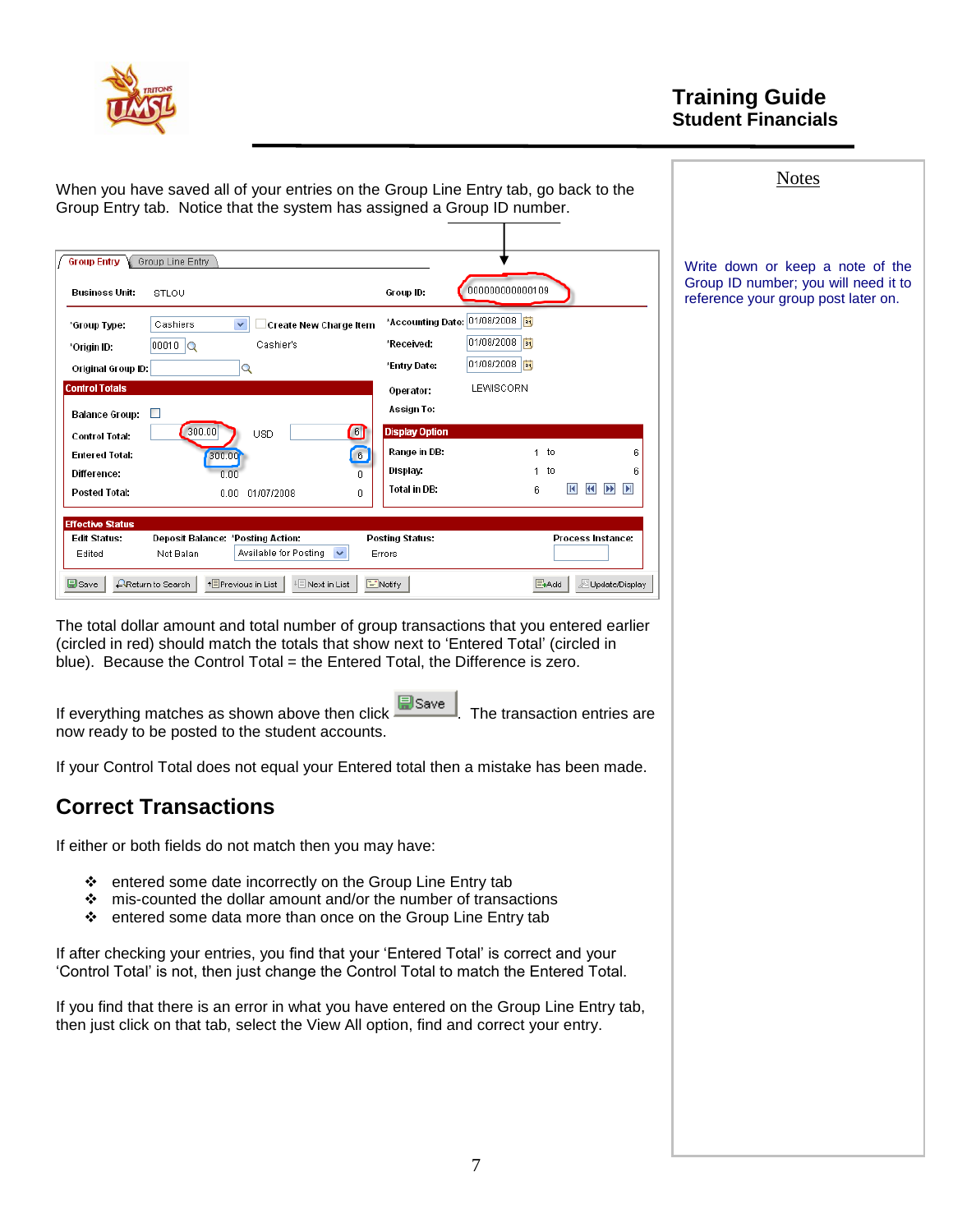

| <b>Notes</b> | Lii<br>ID:<br>Ba<br>Ac<br>lte |                                      | ОК                          | The page at https://psdev.umsystem.edu:8004 says:<br>Cancel                                            | Delete current/selected rows from this page? The delete will occur when the transaction is saved. | If you have entered a transaction twice on the Group Line Entry tab, then just click on<br>the $\Box$ button to delete one of the entries. Then click "OK" in the popup message box.                                                                                                               |
|--------------|-------------------------------|--------------------------------------|-----------------------------|--------------------------------------------------------------------------------------------------------|---------------------------------------------------------------------------------------------------|----------------------------------------------------------------------------------------------------------------------------------------------------------------------------------------------------------------------------------------------------------------------------------------------------|
|              | Amount:                       |                                      | 50.00                       | <b>Currency Detail</b>                                                                                 | Use Excess Account                                                                                |                                                                                                                                                                                                                                                                                                    |
|              | Term:                         | $3543$ $\alpha$                      | FS2007                      |                                                                                                        | Restrict Payment to Account                                                                       |                                                                                                                                                                                                                                                                                                    |
|              | Ref Nbr:                      |                                      |                             |                                                                                                        | Service Indicator:                                                                                |                                                                                                                                                                                                                                                                                                    |
|              | Payment Information           |                                      |                             |                                                                                                        | <b>Dates</b>                                                                                      |                                                                                                                                                                                                                                                                                                    |
|              | Payment ID:                   |                                      | <b>Payment Details</b>      |                                                                                                        | Item Effective Date:                                                                              | 01/07/2008   討                                                                                                                                                                                                                                                                                     |
|              | Pay Method:                   |                                      |                             |                                                                                                        | Due Date:                                                                                         | h                                                                                                                                                                                                                                                                                                  |
|              | Academic Information          |                                      | Application Information     | <b>Tender Details</b>                                                                                  |                                                                                                   |                                                                                                                                                                                                                                                                                                    |
|              | Mark For Delete               |                                      |                             | button. The button will change to display -<br>posted. The rest of the group will not be posted again. | If you need to review a transaction while the rest of the group posts, click on the               | Unmark For Delete<br>When the group is processed, this transaction will not be processed with it. If you want<br>this transaction to be processed in the next batch that runs, click on the 'Unmark For<br>Delete' button, then click the 'Save' button and that transaction will be picked up and |
|              | Line Nbr:                     | $\mathbf{1}$                         |                             |                                                                                                        |                                                                                                   | Ð E<br>Mark For Delete                                                                                                                                                                                                                                                                             |
|              | ID:                           | 12345678<br>Q                        | Smith, John                 |                                                                                                        |                                                                                                   |                                                                                                                                                                                                                                                                                                    |
|              | Balance:                      | 2,594.87                             |                             |                                                                                                        |                                                                                                   |                                                                                                                                                                                                                                                                                                    |
|              | Account Type: SAR Q           |                                      | Student Accounts Receivable |                                                                                                        |                                                                                                   |                                                                                                                                                                                                                                                                                                    |
|              | item Type:                    | 012000000600 Q Erdpp Application Fee |                             |                                                                                                        | Charge Priority:                                                                                  |                                                                                                                                                                                                                                                                                                    |
|              | Amount:                       |                                      | 50.00 USD                   | <b>Currency Detail</b>                                                                                 | Use Excess Account                                                                                |                                                                                                                                                                                                                                                                                                    |
|              | Term:                         | $3543$ <sup>Q</sup>                  | FS2007                      |                                                                                                        | Restrict Payment to Account                                                                       |                                                                                                                                                                                                                                                                                                    |
|              | Ref Nbr:                      |                                      |                             |                                                                                                        | Service Indicator:                                                                                |                                                                                                                                                                                                                                                                                                    |
|              | <b>Payment Information</b>    |                                      |                             |                                                                                                        | Dates                                                                                             | 01/07/2008   討                                                                                                                                                                                                                                                                                     |
|              | Payment ID:                   | $\vee$                               | <b>Payment Details</b>      |                                                                                                        | Item Effective Date:                                                                              |                                                                                                                                                                                                                                                                                                    |
|              | Pay Method:                   |                                      |                             |                                                                                                        | Due Date:                                                                                         | E                                                                                                                                                                                                                                                                                                  |
|              | Academic Information          |                                      | Application Information     | <b>Tender Details</b>                                                                                  |                                                                                                   |                                                                                                                                                                                                                                                                                                    |
|              |                               |                                      |                             |                                                                                                        |                                                                                                   |                                                                                                                                                                                                                                                                                                    |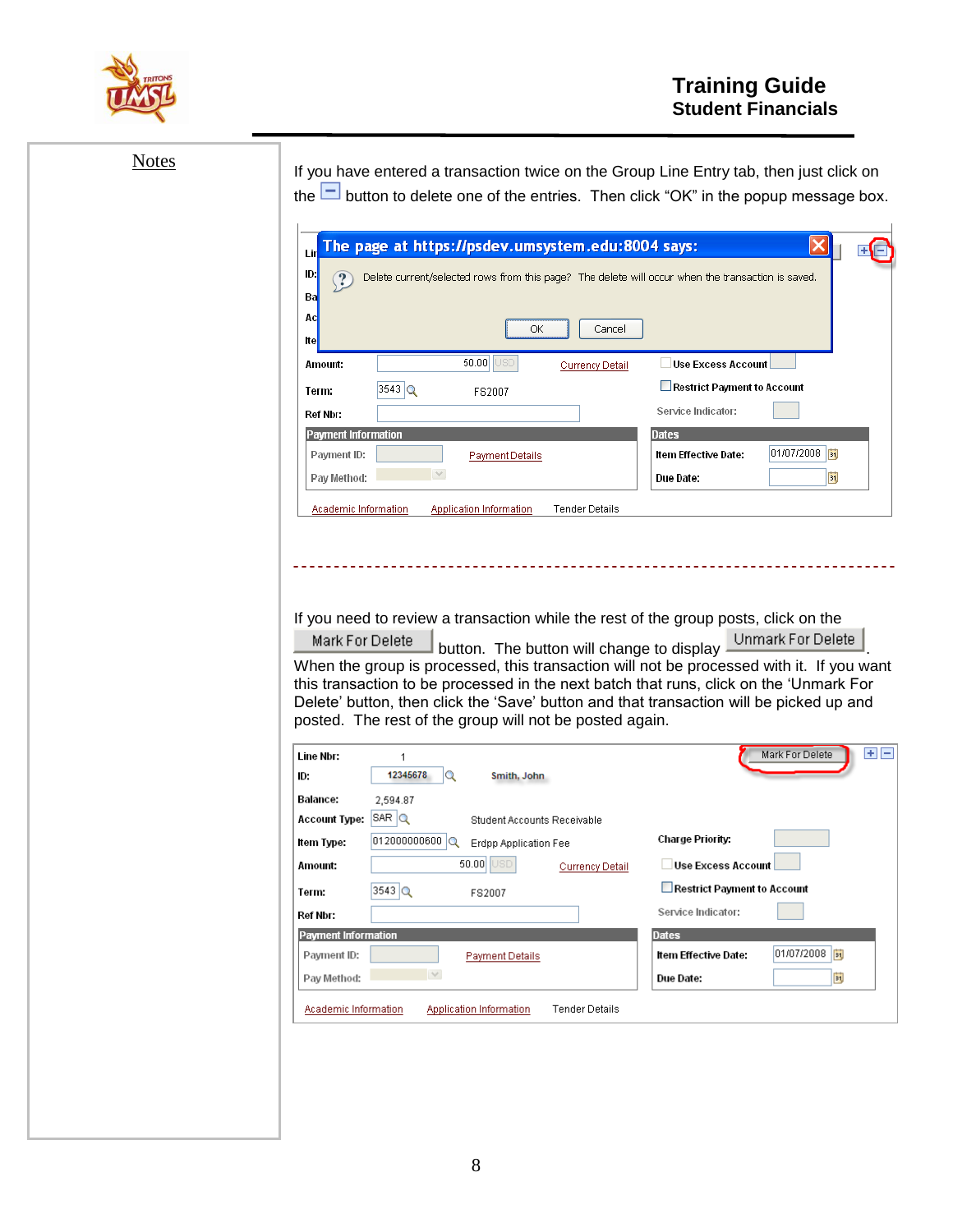

Transactions" page.

Notes

**Navigation:** ► **Menu Path Student Financials > Charges and Payments > Group Processing > Correct Transactions** It is helpful to have the "Group ID" number when looking up your group post from this page. Remember that you can enter just the last few digits of the "Group ID" without the preceding zeros. See below. **Correct Transactions** Enter any information you have and click Search. Leave fields blank for a list of all values Find an Existing Value Business Unit: begins with  $\vert \mathbf{v} \vert$ **STLOU** Q Group ID: begins with  $\sqrt{\phantom{a}}$ 109 Group Line Number:  $\boxed{\phantom{a}}$ × Search Clear Basic Search | Save Search Criteria Once you have looked up your group post, you will see a screen like the one below. Notice that the entire "Group ID" number has been filled in even though we only entered the last few digits. Also notice that the six transaction entries that we entered on the "Create Group Data Entries" page are listed 1-6 by group line number. **Correct Transactions** Enter any information you have and olick Search. Leave fields blank for a list of all values. Find an Existing Value **Business Unit:** begins with v STLOU Q Group ID: begins with  $| \vee | 000000000000109$ Group Line Number:  $\frac{1}{3}$  $\checkmark$ **Olear** Basic Search **E** Save Search Criteria Search  $\vert$ **Search Results** View All First  $\boxed{4}$  1-6 of 6  $\boxed{5}$  Last **Business Unit Group ID** osting Status Description **Group Line Num STLOU** 000000000000109 1 Incomplete STLOU 000000000000109 2 Incomplete **STLOU** 000000000000109 3 Incomplete **STLOU** 000000000000109 4 Incomplete J. STLOU 000000000000109 5 Incomplete STLOU 000000000000109 6 Ţ Incomplete Click on an entry to be taken to the "Group Line Entry" page to make your changes. 9

Transactions entered on the "Create Group Data Entries" page can not only be corrected on the "Create Group Data Entries" page itself, but also on the "Correct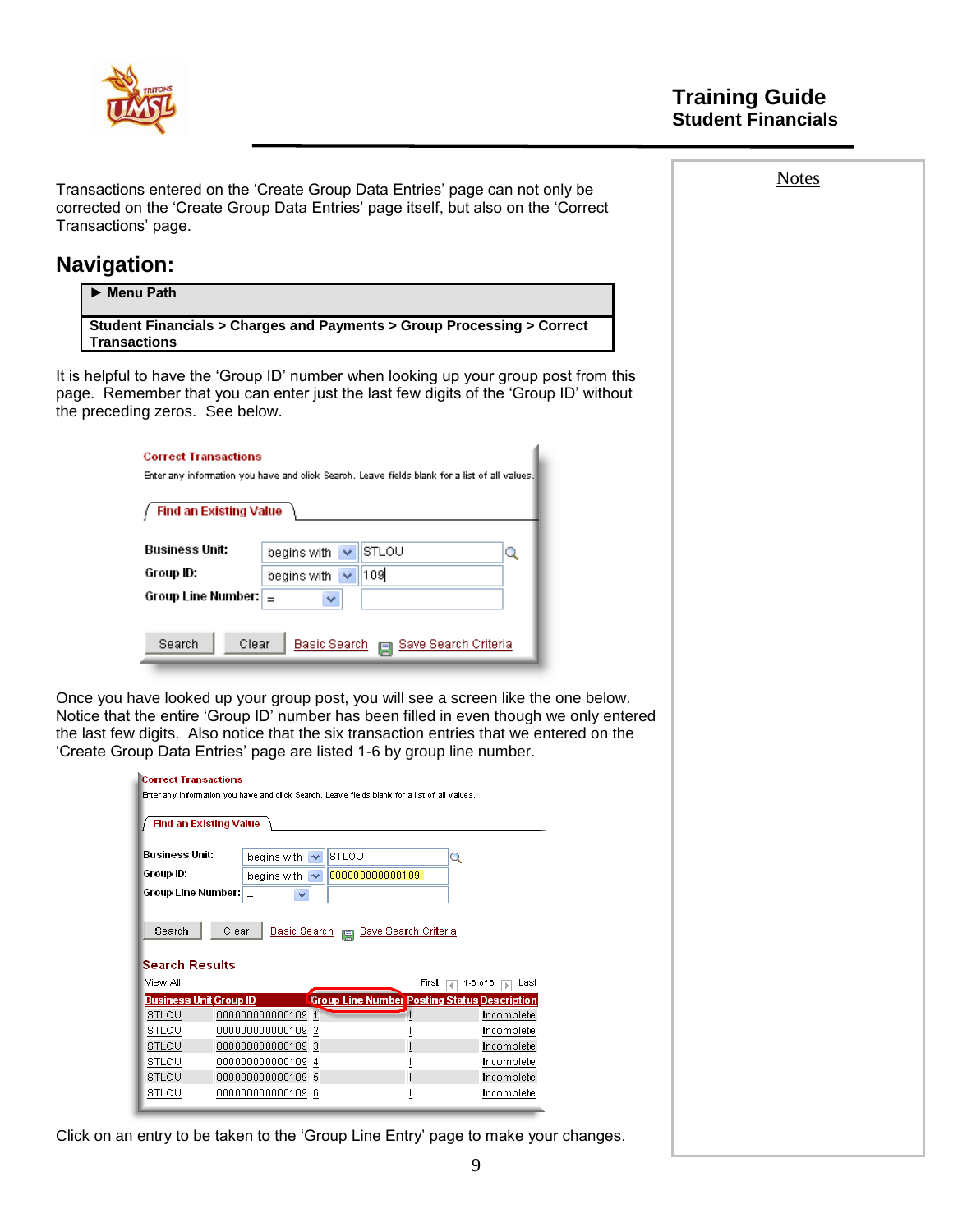

| <b>Notes</b>                                                                         | <b>Post Transactions</b>                                                                                                                                                                                                                                                                                                                                                                                        |
|--------------------------------------------------------------------------------------|-----------------------------------------------------------------------------------------------------------------------------------------------------------------------------------------------------------------------------------------------------------------------------------------------------------------------------------------------------------------------------------------------------------------|
|                                                                                      | Transactions entered on the 'Create Group Data Entries' page can be posted to<br>student accounts through a nightly process that has been set up or through the Post<br>Transactions page.                                                                                                                                                                                                                      |
|                                                                                      | <b>Navigation:</b>                                                                                                                                                                                                                                                                                                                                                                                              |
|                                                                                      | Menu Path                                                                                                                                                                                                                                                                                                                                                                                                       |
|                                                                                      | Student Financials > Charges and Payments > Group Processing > Post<br><b>Transactions</b>                                                                                                                                                                                                                                                                                                                      |
|                                                                                      | To post transactions onto student accounts from the 'Post Transactions' page, we need<br>to first create a Run Control ID that we can use to run the process.                                                                                                                                                                                                                                                   |
|                                                                                      | Note: To run any process in Peoplesoft, you must tell the system when and<br>where you want the process to run. A Run Control ID does exactly that.<br>Instead of entering settings each time you run a process, you create and<br>save a Run Control ID with those settings. The next time you run the<br>process, you select the Run Control ID that you have created, and the<br>system can run the process. |
| A Run Control ID is associated with<br>the user ID of the person that<br>created it. | To create a new Run Control ID we<br>To create a new Run Control ID, select<br>the 'Add a New Value' tab.<br>must first select a name for it. Call it<br>To use an existing ID, enter the ID or<br>'grouppost' so that you can easily<br>click search and select the ID.<br>identify it later.                                                                                                                  |
| Once a Run Control ID is created<br>and saved, the user can enter it in or           | <b>Post Transactions</b><br><b>Post Transactions</b><br>Enter any information you have and click Search. Leave fields blank for a list of all values                                                                                                                                                                                                                                                            |
| search for it on the 'Find an Existing<br>Value tab'.                                | <b>Add a New Value</b><br><b>Find an Existing Value</b><br>Find an Existing Value<br>Add a New Value                                                                                                                                                                                                                                                                                                            |
|                                                                                      | Run Control ID: grouppost<br>Run Control ID: begins with v<br>Case Sensitive                                                                                                                                                                                                                                                                                                                                    |
|                                                                                      | Add<br>Search<br>Clear<br>Basic Search <b>El Save Search Criteria</b><br>dsting Value ∫ Add a New Value<br>Find<br>Find an Existing Value   Add a New Value                                                                                                                                                                                                                                                     |
|                                                                                      | 副Save<br>Next we will be taken to the screen below where we will fill in the fields and                                                                                                                                                                                                                                                                                                                         |
|                                                                                      | <b>Post Transactions</b>                                                                                                                                                                                                                                                                                                                                                                                        |
|                                                                                      | Run<br>Run Control ID: grouppost<br>Process Monitor<br>Report Manager                                                                                                                                                                                                                                                                                                                                           |
|                                                                                      | <b>Parameters</b><br><b>STLOU</b><br>Q Univ. of Missouri-St. Louis<br><b>Business Unit:</b><br>$ c _{\mathbf{Q}}$<br><b>Group Type:</b><br>Cashiers<br>000000000000109<br><b>Starting Group ID:</b><br>$\overline{\mathbf{Q}}$                                                                                                                                                                                  |
|                                                                                      | 000000000000109<br>$\overline{Q}$<br><b>Ending Group ID:</b><br>Operator ID:<br>$\alpha$<br>Reset Process Instance<br>$\mathbf Q$<br>Assign Group OperID:                                                                                                                                                                                                                                                       |
|                                                                                      | $\mathbf{F}$ Notify<br>Update/Display<br>■Save<br>E+Add                                                                                                                                                                                                                                                                                                                                                         |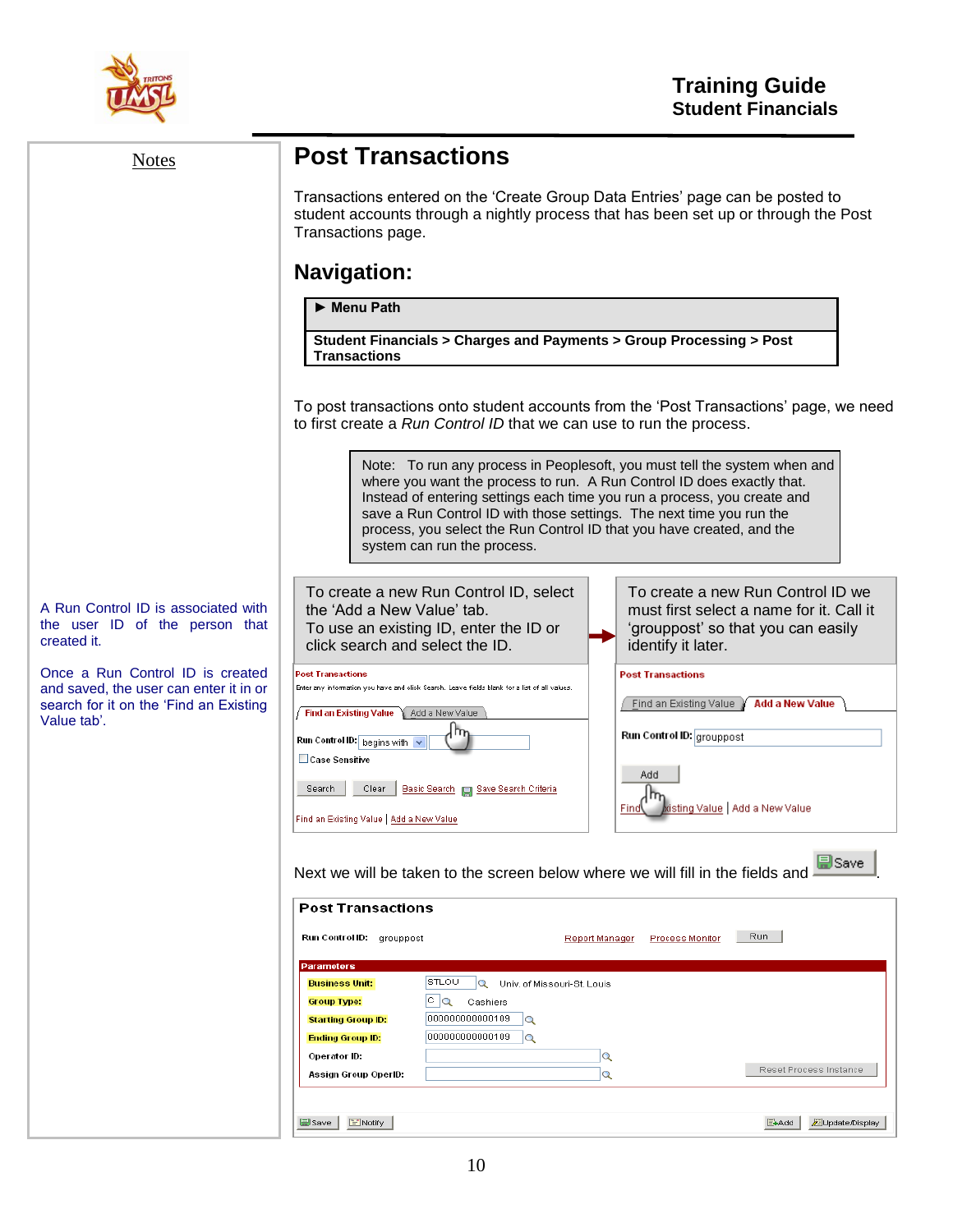

| Control ID or use an existing Run Control ID.        | You will be taken to the Post Transactions screen whether you create a new Run                                                                                     |                         | <b>Notes</b> |
|------------------------------------------------------|--------------------------------------------------------------------------------------------------------------------------------------------------------------------|-------------------------|--------------|
| <b>Post Transactions</b>                             |                                                                                                                                                                    |                         |              |
| Run Control ID: grouppost                            | Report Manager                                                                                                                                                     | Run<br>Process Monitor  |              |
| <b>Parameters</b>                                    |                                                                                                                                                                    |                         |              |
| STLOU<br><b>Business Unit:</b>                       | Q Univ. of Missouri-St. Louis                                                                                                                                      |                         |              |
| $ c _{\mathbf{Q}}$<br><b>Group Type:</b>             | Cashiers                                                                                                                                                           |                         |              |
| 000000000000109<br><b>Starting Group ID:</b>         |                                                                                                                                                                    |                         |              |
| 000000000000109<br><b>Ending Group ID:</b>           | <b>Q</b>                                                                                                                                                           |                         |              |
| Operator ID:                                         | Q                                                                                                                                                                  |                         |              |
| Assign Group OperID:                                 | Q                                                                                                                                                                  | Reset Process Instance  |              |
|                                                      |                                                                                                                                                                    |                         |              |
| 圖Save<br>$\equiv$ Notify                             |                                                                                                                                                                    | E-Add<br>Update/Display |              |
|                                                      | <b>Business Unit:</b> Select STLOU if it does not default into the field.                                                                                          |                         |              |
|                                                      | <b>Group Type:</b> Select the group type to which the group ID is associated. (For most<br>departments the group type will be 'Miscellaneous Cost Center').        |                         |              |
|                                                      | Starting Group ID and Ending Group ID: This is the number that was generated by<br>the system when you completed and saved the Group Date Entry pages. It appeared |                         |              |
|                                                      | in the top, right corner of the page. If you are posting one group of transactions, then<br>enter that Group ID for both the Starting and Ending Group ID.         |                         |              |
| will be populated into both fields.                  | Note: You can enter the last few digits of your Group ID number into<br>the 'Starting Group ID' field and hit tab. The entire Group ID number                      |                         |              |
|                                                      | Both the Operator ID field and Assign Group OperID fields are optional.                                                                                            |                         |              |
| successful.                                          | Note: The Reset Process Instance button is used to remove the process<br>instance number assigned by the system when a posting process is not                      |                         |              |
| The above note was changed for the create group post |                                                                                                                                                                    |                         |              |
| Run<br>Next, click the                               | button.                                                                                                                                                            |                         |              |
|                                                      |                                                                                                                                                                    |                         |              |
|                                                      |                                                                                                                                                                    |                         |              |
|                                                      |                                                                                                                                                                    |                         |              |
|                                                      |                                                                                                                                                                    |                         |              |
|                                                      |                                                                                                                                                                    |                         |              |
|                                                      |                                                                                                                                                                    |                         |              |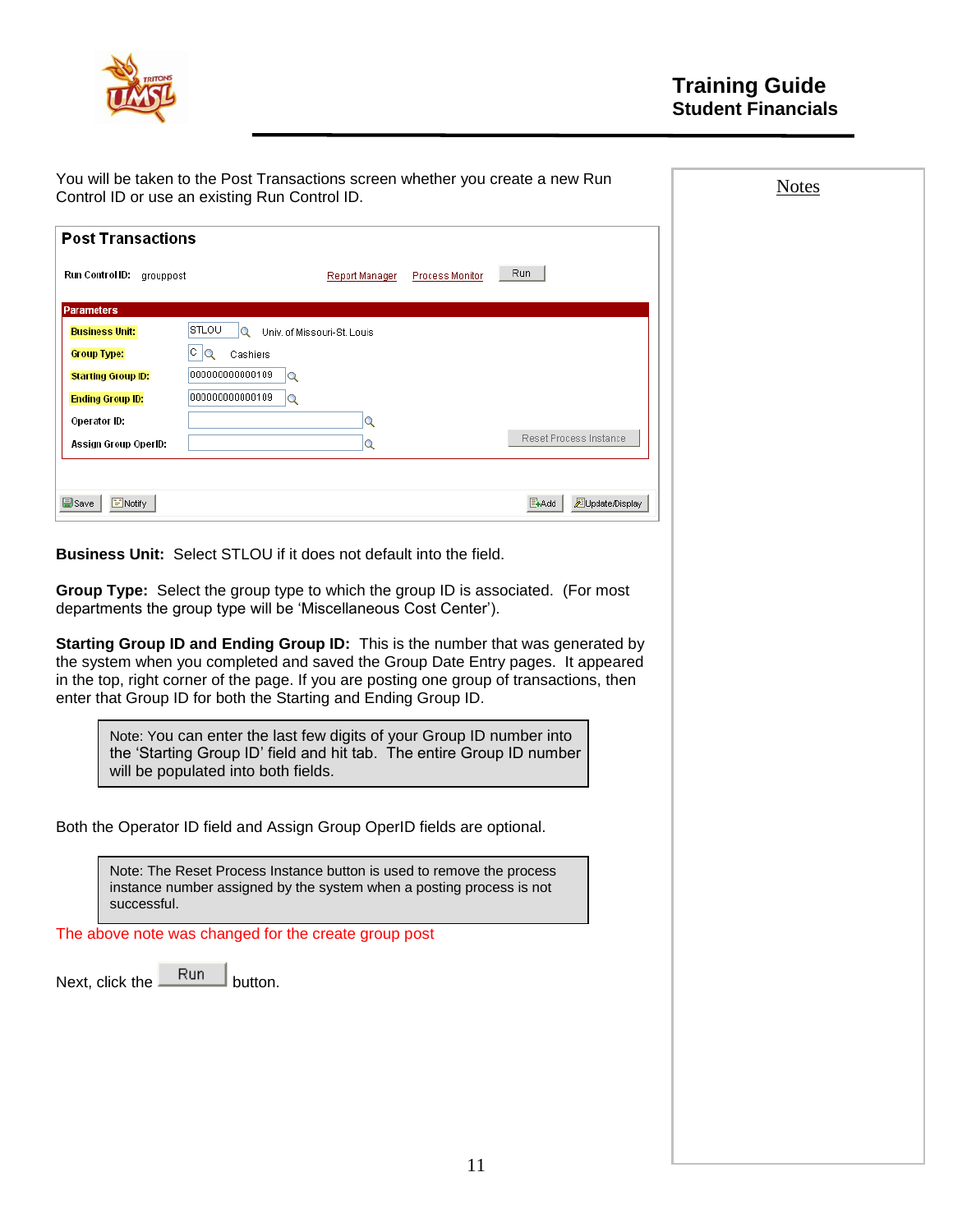

**Notes** 

| Run<br>After you have clicked the<br>button you will be taken to the page below where |  |
|---------------------------------------------------------------------------------------|--|
| you will run the process to post the transactions. Select PSUNX for the Server Name.  |  |

 $\checkmark$  Check the box next to 'Group Posting Process and click  $\frac{OK}{AV}$ 

| User ID:                                  | LEWISCORN                      |                               |                         | <b>Run Control ID: grouppost</b> |                            |               |              |
|-------------------------------------------|--------------------------------|-------------------------------|-------------------------|----------------------------------|----------------------------|---------------|--------------|
| Server Name:<br>Recurrence:<br>Time Zone: | PSUNX                          | Run Date:<br><b>Run Time:</b> | 01/09/2008<br>2:39:26PM | Fij                              | Reset to Current Date/Time |               |              |
| <b>Process List</b>                       |                                |                               |                         |                                  |                            |               |              |
| <b>Select Description</b>                 |                                | Process Name                  |                         | Process Type                     | 'Type                      | *Format       | Distribution |
|                                           | Group Posting Common ID Create | <b>SFPGRPDR</b>               |                         | COBOL SQL                        | (None) $\vee$              | (None) $\vee$ | Distribution |
| ⊽                                         | Group Posting Process          | <b>SFPGRPST</b>               |                         | COBOL SQL                        | (None)                     | (None)<br>v   | Distribution |
|                                           |                                |                               |                         |                                  |                            |               |              |
|                                           |                                |                               |                         |                                  |                            |               |              |
|                                           |                                |                               |                         |                                  |                            |               |              |

Next, you will be directed back to the "Post Transactions" page where you can click on "Process Monitor" (as shown below) to check the progress of the posting process.

| Run Control ID:<br>grouppost |                                                  | Report Manager | Process Monitor | Run                    |
|------------------------------|--------------------------------------------------|----------------|-----------------|------------------------|
| <b>Parameters</b>            |                                                  |                |                 |                        |
| Business Unit:               | <b>STLOU</b><br>Q<br>Univ. of Missouri-St. Louis |                |                 |                        |
| Group Type:                  | C.<br>lQ<br>Cashiers                             |                |                 |                        |
| Starting Group ID:           | 000000000000109<br>lQ                            |                |                 |                        |
| Ending Group ID:             | 000000000000109<br>Q                             |                |                 |                        |
| Operator ID:                 |                                                  | Q              |                 |                        |
| Assign Group OperID:         |                                                  | Q              |                 | Reset Process Instance |

Keep clicking the 'Refresh' button until the process shows **Success Posted**. See below.

| <b>Process List</b><br>Server List                                                                                                                                                                                                                                           |                                                       |                                                    |  |  |  |  |  |
|------------------------------------------------------------------------------------------------------------------------------------------------------------------------------------------------------------------------------------------------------------------------------|-------------------------------------------------------|----------------------------------------------------|--|--|--|--|--|
| <b>View Process Request For</b><br>25<br>Refresh<br>User ID: LEWISCORN<br>$\checkmark$<br>Days<br>$\circ$<br>Last:<br>Type:<br>Name:<br>Instance:<br>to<br>Server:<br>$\checkmark$<br>Q<br>Distribution<br>Run<br>$\overline{\mathbf{v}}$<br>$\checkmark$<br>Save On Refresh |                                                       |                                                    |  |  |  |  |  |
| <b>Status</b><br>Status:<br>First $\overline{11}_{12}$ of 2 $\overline{11}_{Last}$<br>Customize   Find   View All   <b>III</b><br><b>Process List</b>                                                                                                                        |                                                       |                                                    |  |  |  |  |  |
| Select Instance Seq. Process Type                                                                                                                                                                                                                                            | Process<br>Run Date/Time<br>User<br>Name              | Distribution<br>Run<br>Details<br>Status<br>Status |  |  |  |  |  |
| 503635<br>COBOL SQL                                                                                                                                                                                                                                                          | LEWISCORN 01/09/2008 9:50:10AM CST<br><b>SFPGRPST</b> | Posted<br><b>Success</b><br>Details                |  |  |  |  |  |
| 503634<br>COBOL SQL                                                                                                                                                                                                                                                          | SEPGRPDR LEWISCORN 01/09/2008 9:50:10AM CST           | Posted<br><b>Details</b><br><b>Success</b>         |  |  |  |  |  |